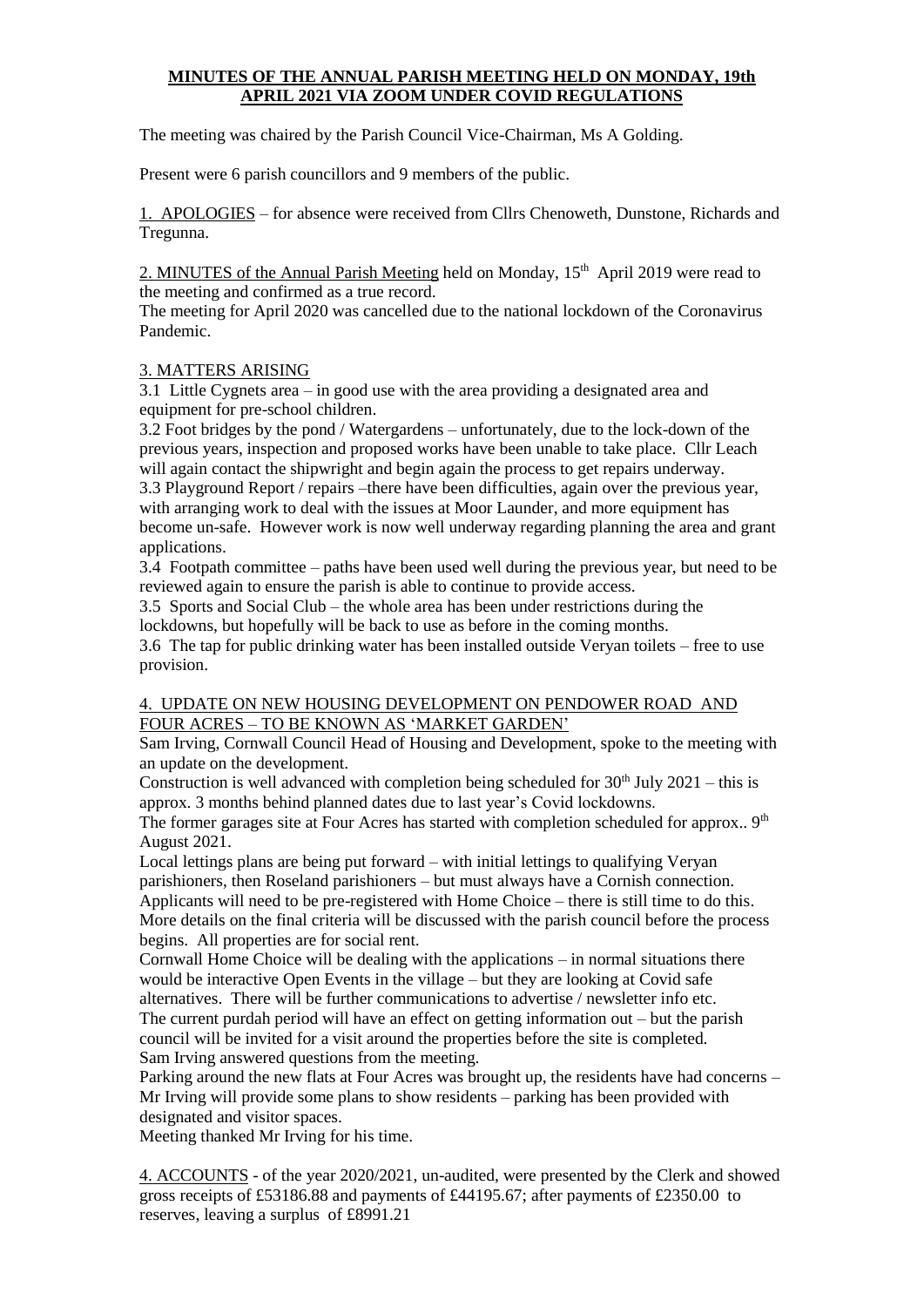Proposed from the Cllr Webb, seconded Cllr Leach that the financial statement be adopted. Carried.

### 5. COUNCILLOR'S ATTENANCE 2020 - 2021

The attendance of the parish councillors/ meetings, due to the Covid Pandemic , was irregular during the first phase and changed to online meetings. All members attended as they were able under the circumstances, and within the law.

## 6. CHAIRMAN'S REPORT

The Chairman, Cllr Tregunna, had submitted a report which the Clerk read to the meeting. ' *Outstanding issues as I write are, although good progress has been made, there are still lengths of roadside hedges that have not been trimmed for some years. This is at Tregenna. It is now 'closed season' for trimming so no action can be taken at this time, but this needs addressing in the future.*

*Also, back in September I met with the Area Foreman of Cormac regarding the introduction of a 20mph speed limit at Camels. This didn't get support but since then I have received further reports of incidents and requests for the matter to be revisited.*

*Allocations will soon be made for the 14 houses at the Chuchtown Farm site – 'Market Garden'. I hope and expect the parish council will be involved in this – LOCAL NEEDS.*

*You will not be surprised to know that I shall not be seeking another term on the Parish Council. Looking back I have experienced many emotions and frustrations but it has been an interesting journey. 34 years as a Parish Councillor, 16 years Cornwall County Council, 12 years Carrick District Council, 8 years with Devon & Cornwall Police Authority - all adds up to the fact that it is time I was 'put out to grass'.*

*My sincere thanks to you all for help and support over the years. Thanks also to Julian German who, inspite of being Leader of the Council at County Hall, with the work- load that brings, has been a great help to the parishes of the Roseland.*

*Finally, thank you Mary for keeping things together and allowing our parish work to continue during this difficult year*.'

Councillors wanted it recorded that all wanted to give their grateful thanks to Cllr Tregunna for his service to the parish and wider Community of the Roseland for the last 34 years. All wished him well in his 'retirement'.

#### 7 SUB-COMMITTEE REPORTS

7.1 Pond and Playground– Cllr Webb reported on issues affecting the area-and maintenance issues.

Pond **-** After many years of managing the Pond and Heatley Gardens David Truscott has handed over the reins to Gilbert Grigg. The parish has thanked Mr. Truscott for his work over the years and looks forward to working with Mr.Grigg in the future.

The pond had its annual clearance of gravel and mud earlier this year. Several parish councillors were helped by parishioner's, Jamie Trounce and John Saville who were able to bring mechanical diggers into the pond which sped up the work.

Damage to the area, by rocks and stones, has been reduced by the spare stone being removed from the site – some has been used / embedded in the banks to firm them. Playground - The playground and wider park area has proved popular as an outside space over the last year. The toddler area in particular has been popular. The decline of the older children's play equipment and the surrounding muddy surface has been a concern. The task of improving the surface and replacing broken equipment is beyond the DIY skills of councillors and it was agreed to approach contractors to drain and surface around the play equipment remove what is broken and replace play equipment where necessary.